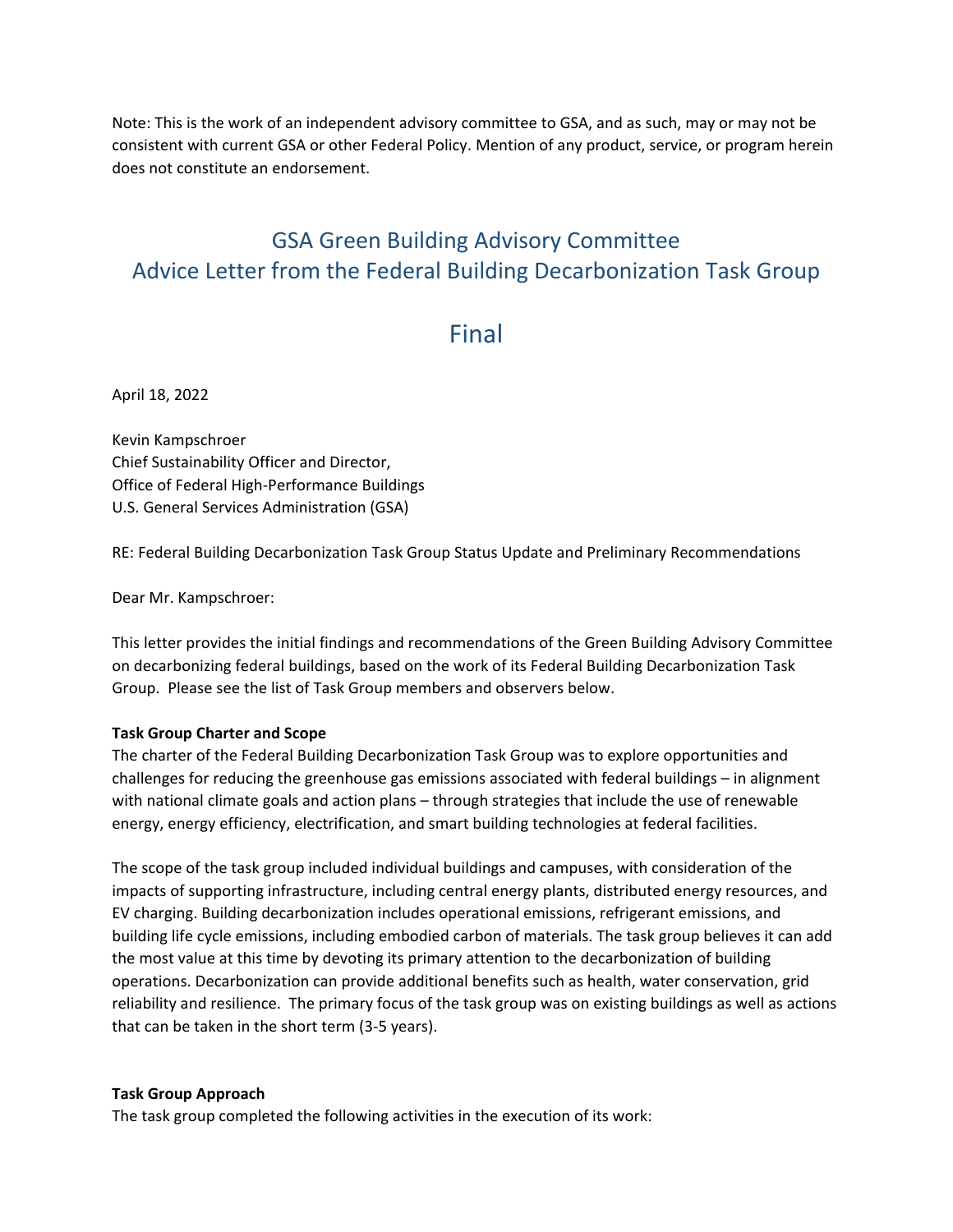- 1. Reviewed current federal policies and executive orders regarding building decarbonization
- 2. Reviewed current building decarbonization roadmaps and related activities underway
- 3. Reviewed current federal building programs and plans for alignment with decarbonization goals
- 4. Organized into three sub-teams focused on key guiding principles, decarbonization barriers and solutions, and retrofit playbook development
- 5. Developed preliminary task group recommendations
- 6. Proposed next steps for the continuation of task group activities in 2022
- 7. Prepared and delivered a summary task group presentation to the GBAC Advisory Committee

The following information was presented and reviewed at task group meetings:

- Secretary Granholm's presentation at the Better Buildings Summit
- ASHRAE Task Group on Building Decarbonization
- America's Zero Carbon Action Plan
- NYSERDA Carbon Neutral Building Roadmap
- GSA Decarbonization Strategy and Plans
- National Roadmap for GEBs
- GSA Sustainability Scorecard
- NBI Zero Codes Presentation

## **Key Building Decarbonization Principles**

This sub-team prepared a presentation (Appendix A) which reviews the policy context (including relevant targets and executive orders), and defines a purpose statement, key definitions and seven key federal building principles. The seven principles are:

- 1. Accelerate the rate of net-zero emissions building retrofits
	- Retrofit 6% of the federal portfolio each year between 2022 2030 to operational net zero emissions and operational net-zero emissions-ready standards to reach 50% reduction by 2030, giving preference to building renovation over new construction
- 2. To optimize for cost and impact, plan comprehensively to include efficiency, electrification, demand flexibility and solar/storage
	- Net-zero emissions retrofits should coincide with upgrade cycles and consider the Loading order, which varies with location and existing conditions
- 3. Maximize the use of onsite renewable generation
	- After above steps, consider green power purchasing through your utility, utility scale green power programs or community solar, and finally procurement of bundled Renewable Energy Certificates (RECs).
- 4. Consider the impacts of embodied, refrigerant and EV charging emissions
	- Create an embodied carbon in materials knowledge base, use low GWP refrigerants and reduce leakage, support managed EV charging, and minimize water use
- 5. Support resilience, health, and comfort
	- Incorporate resilience strategies in new construction and retrofit projects to increase passive survivability
- 6. Support system wide optimization to avoid unintended consequences
	- Create a roadmap to a net-zero emissions portfolio, considering the regional energy mix, and align building/site decarbonization roadmaps with utility plans.
- 7. Support equal opportunity job creation and training underpinned by equitable procurement practices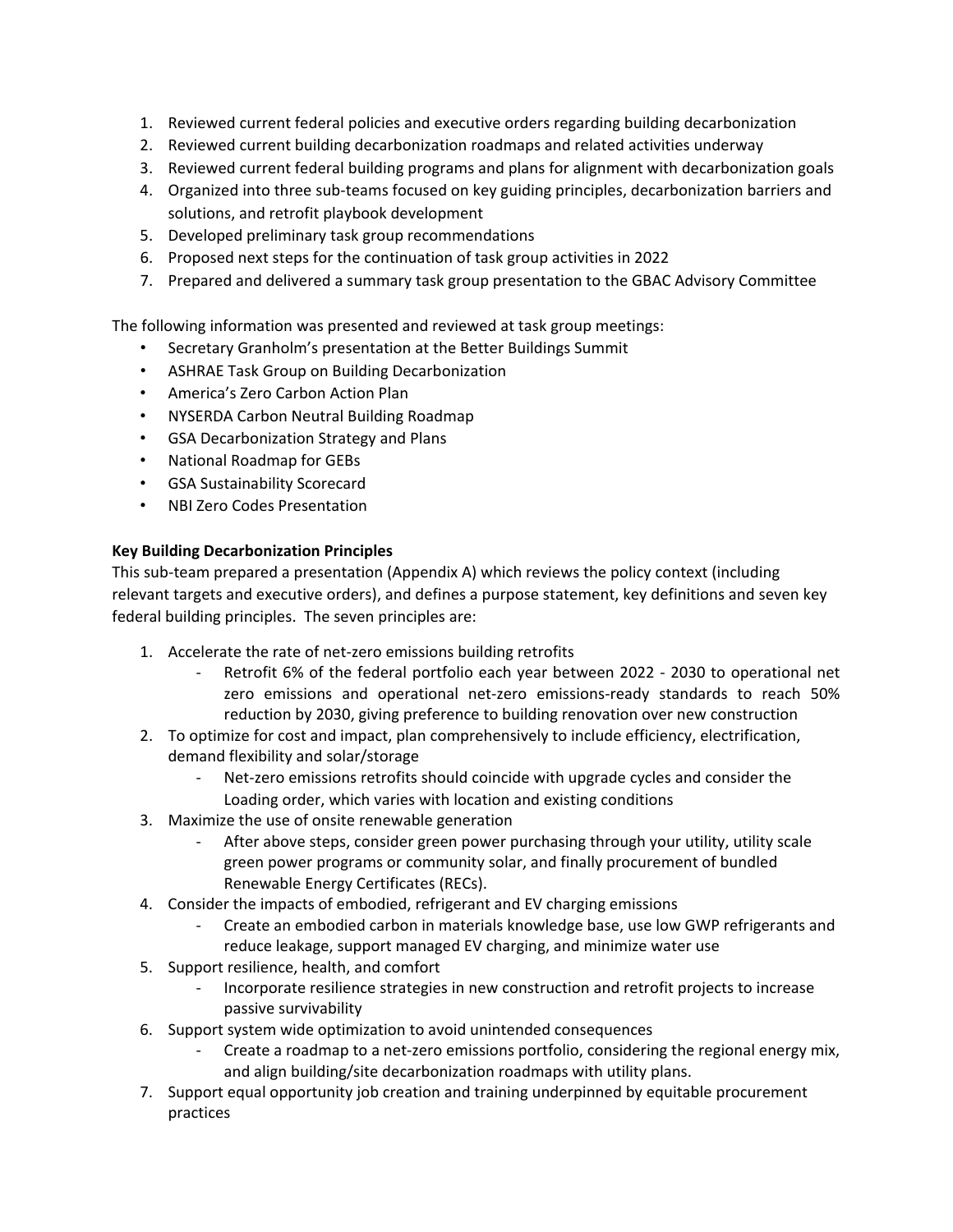- Locate and retrofit buildings in locations where it will bring benefits to the local community, including access to public transportation and support for diversity, equity, and inclusion.

## **Barriers and Solutions**

This sub-team prepared a presentation (Appendix B) which identified key barriers and solutions related to capital access and investments, workforce and building technologies and Climate Zones & Building Performance Design. The barriers in each category are summarized below and the solutions are provided in the appendix.

Capital Access & Investments Barriers

- It may be hard to justify appropriations for low economic returns, despite a strong carbon reduction.
- Banks are underwriting carbon neutral assets the same as conventional designs.
- There is currently no income or value stream associated with embodied carbon; as a result, appraisers are not giving value to sustainable & low-carbon improvements.
- There are no baseline metrics to value and budget for the social cost of carbon.

Workforce & Building Technologies Barriers

- A shortage of skilled industry professionals that understand how to design, build, and operate lower-carbon existing buildings.
- A shortage of non-structural materials for renovations with product specific EPDs that facilitate carbon accounting for the project.
- GSA PM staff resistant to adopting lower-carbon materials and management processes.
- Subcontractor operating emissions during construction and renovations not easily captured.

Climate Zones & Building Performance Design Barriers

- Variation in a building's shape and climate zone affect the ability to reduce the energy use intensity (EUI).
- Lack of local utility-scale renewables/storage and utility rate differences in many locations make carbon emissions reduction challenging.
- Current building codes often restrict FAR and heights, making on-site renewable installations difficult. They rarely require new or renovations of existing buildings to be all electric and rarely address embodied carbon.
- Embodied carbon represents a significant amount of carbon emissions related to buildings which is rarely considered in standards and during design.

# **Building Retrofit Playbook**

This sub-team prepared a presentation (Appendix C) summarizing a draft building retrofit checklist for small and large federal office buildings undergoing major equipment replacement and building envelope repair. The checklist is based on the key decarbonization principles and solutions and considers grid emissions, climate zones, energy costs, health, and resiliency.

The building retrofit checklist incorporates the following decarbonization measures:

• Passive Efficiency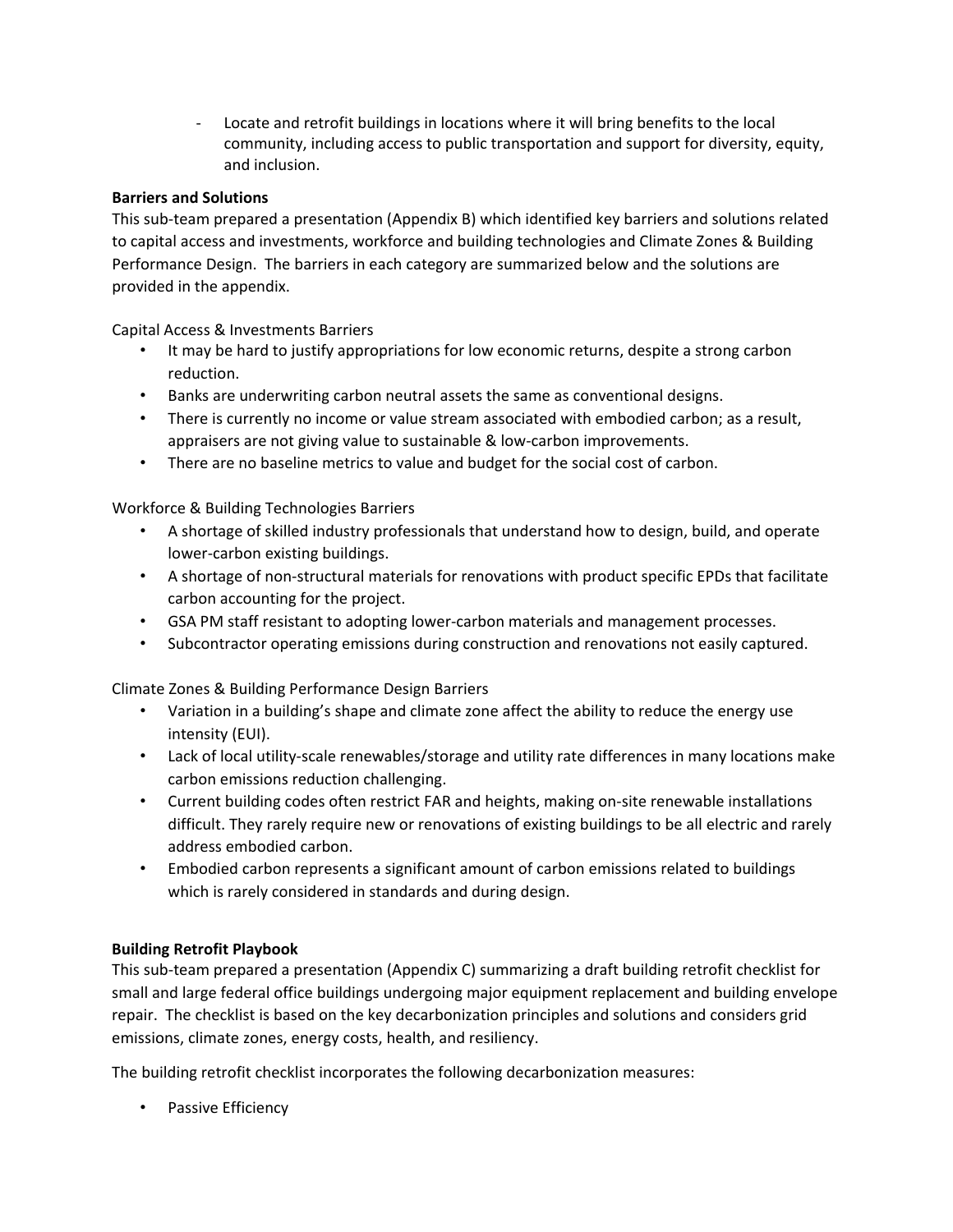- Active Efficiency
- Building Controls and Energy Analytics
- Building Operations
- Water Conservation
- Electrification
- On-site Renewables
- Off-site Renewables
- Demand Flexibility
- Embodied Carbon and Refrigerants
- Resilience, Health and Equity

Several existing tools were identified which could further support building decarbonization retrofit projects including:

- ESPC ENABLE process (FEMP)
- Commercial Building Energy Saver Pro (LBNL)
- Integrated Systems Packages (LBNL)
- Controller Retuning (PNNL)
- Healthy Buildings & Energy Support Tool (PNNL)
- Reopt Lite Tool (NREL)
- Water Project Screening Tool (FEMP).

## **Task Group Recommendations**

The task group presented the following set of recommendations to the GBAC Advisory Committee:

- 1. Incorporate the key decarbonization principles into GSA policy and practices
- 2. Update P100 building standards to drive building decarbonization
- 3. Complete development of the building decarbonization scorecard and test with GSA and other federal agency staff
- 4. Develop an approach for portfolio-level implementation planning, based on facility-level technical assessments, carbon emissions impact analysis and lifecycle cost/benefit analysis incorporating health, equity, and resilience impacts

## **Task Group Next Steps**

The following actions were recommended as next steps for the task group:

- 1. Produce an advice letter summarizing the task group's activities, deliverables, recommendations, and next steps.
- 2. Work with GSA staff to incorporate the key principles, solutions and tools into policy and practices
- 3. Continue the task group with a focus on providing input to GSA on:
	- P100 building standard enhancement
	- Building decarbonization scorecard development and evaluation
	- Decarbonization pilot project selection
	- Portfolio-level decarbonization project prioritization and implementation planning

## **Task Group Continuation**

The GBAC Advisory Committee passed the following resolution to continue the work of the federal building decarbonization task group: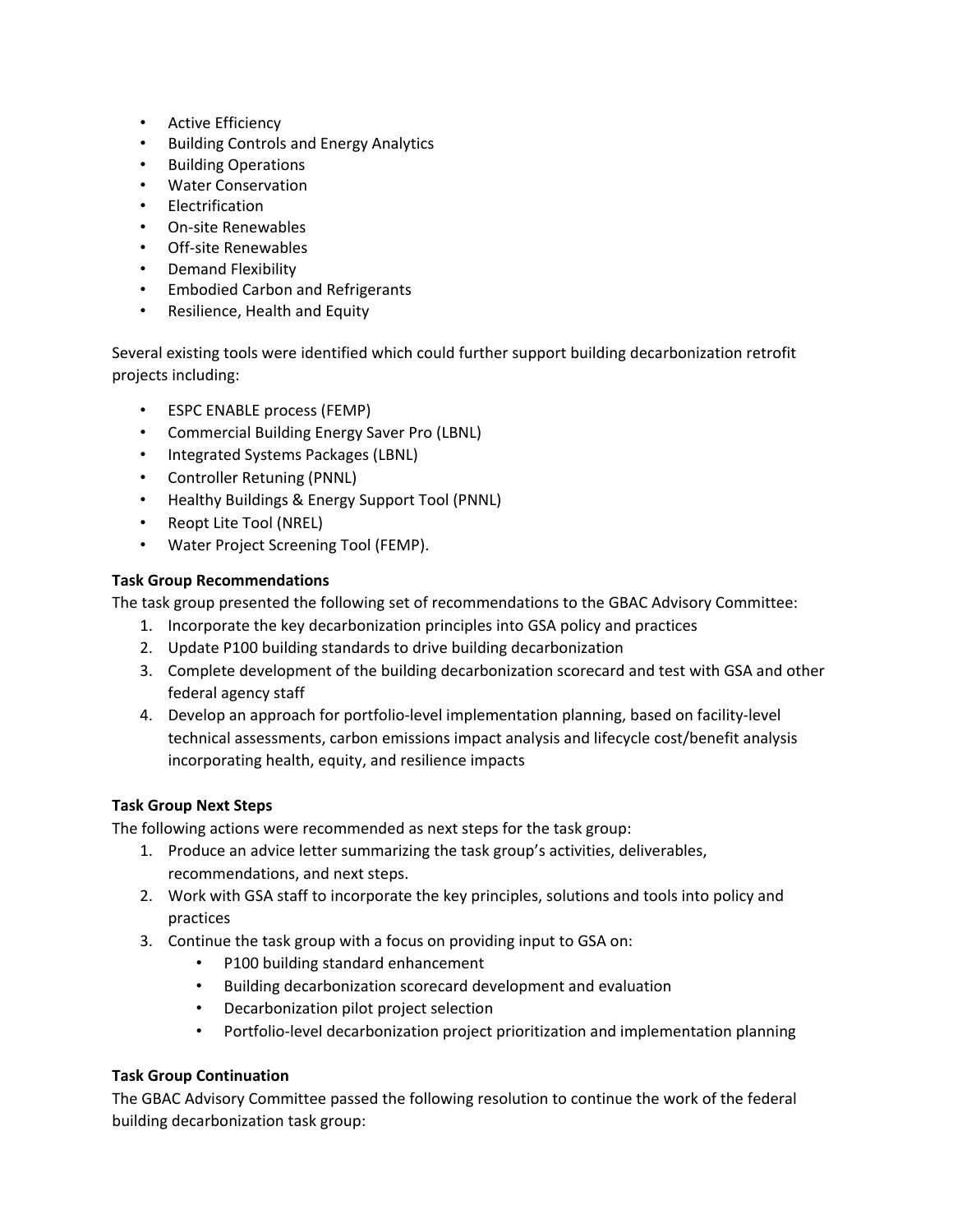*[that the] Decarbonization Task Group [is] to continue its work to produce an advice letter with a target by the end of the year, [the] Task Group would like to work with GSA to integrate solutions and tools, and to continue the Task Group to support P100 road mapping.*

The task group reconvened in January and has organized into two sub-teams focused on building prioritization and project implementation. The task group will also support the development of future versions of the P100 building standard as requested.

# **Green Building Advisory Committee Recommendations**

The Green Building Advisory Committee offers the following recommendations to GSA for decarbonizing federal buildings based on the work of the Federal Building Decarbonization Task Group:

- 1. Incorporate the key decarbonization principles into GSA policy and practices
- 2. Update P100 building standards to drive building decarbonization
- 3. Continue the work of the federal building decarbonization task group with a primary focus on accelerating net zero emissions building retrofits, initially across the GSA building portfolio, through sub-teams dedicated to building prioritization and project implementation.
- 4. Align the work of the task group sub-teams with the activities of GSA, DOE, FEMP and other teams currently supporting federal building decarbonization goals and activities.

Thank you for your careful consideration of this Advice Letter and for the opportunity to recommend these essential policies to GSA. On behalf of the Green Building Advisory Committee, I respectfully submit these recommendations for your consideration.

Sincerely,

David Kaneda, Chair Green Building Advisory Committee

Clay Nesler, Co-Chair Federal Building Decarbonization Task Group

Kent Peterson, Co-Chair Federal Building Decarbonization Task Group

Timothy Unruh, PhD, Former Co-Chair Federal Building Decarbonization Task Group

#### **Task Group Members and Observers**